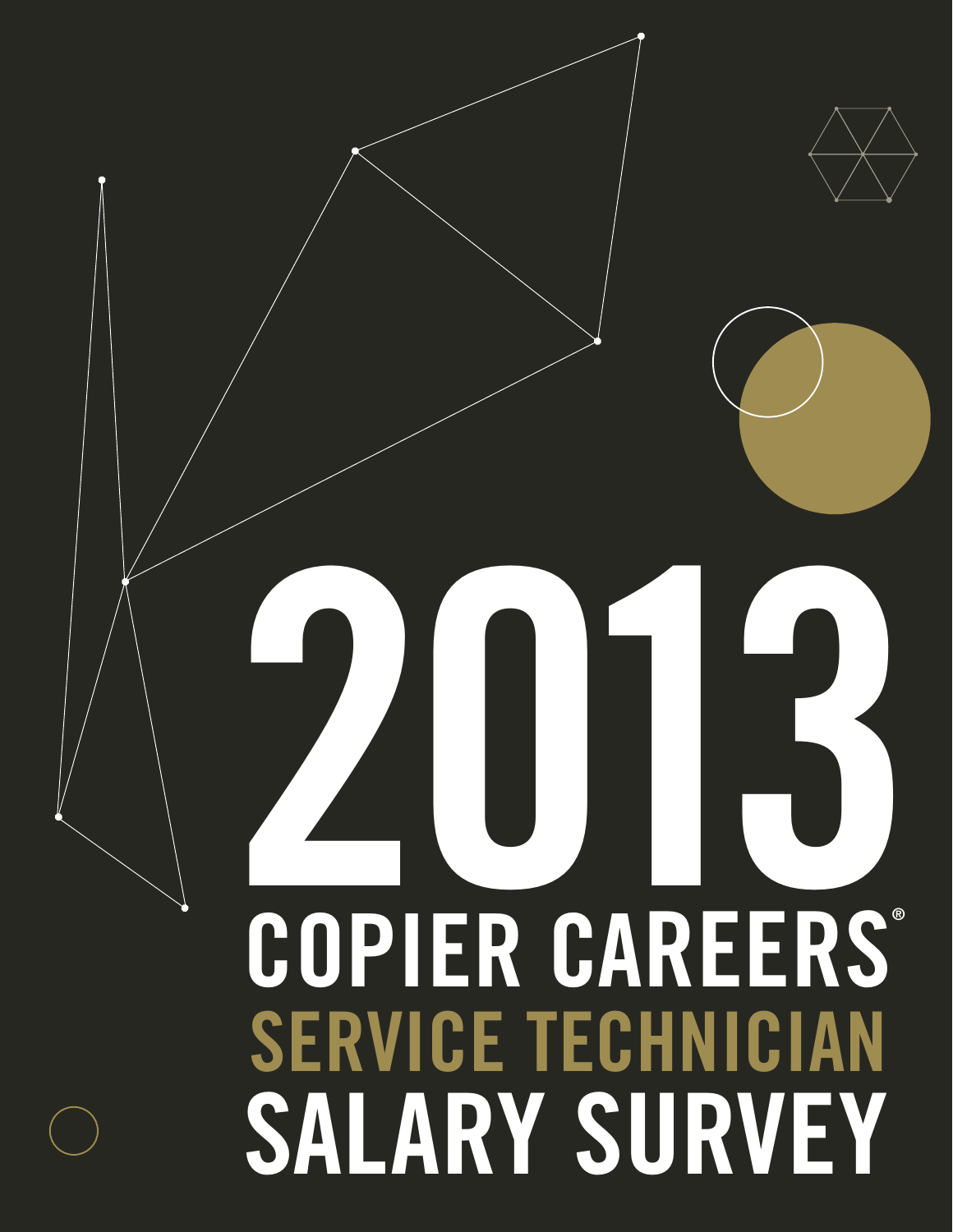

**1** *For the past several years,* the office technology industry has been in a constant state of transition. The machine we still refer to as a "copier" does so much more than make copies, and yet its significance has, if anything, decreased. Although the machines are more sophisticated than ever, each one is merely a node on the network, defined more by its ability to play nicely with other devices than by any of its intrinsic characteristics. Where specs like image quality, print speeds, and finishing capabilities were once paramount, today these selling points are overshadowed by a more pressing concern: is it network ready? As a result, our industry has slowly but surely inched closer to the IT world, an eventuality that everyone who's been paying attention has predicted for years. What many of us failed to foresee was that IT would also begin closing in on us.

> "Over the past year or so, we've started seeing IT providers engage in the types of business traditionally handled by independent copier dealers," says Paul Schwartz, President of Copier Careers, a recruiting firm that's been working exclusively with independent copier dealerships for three decades. "The IT providers are realizing that because they manage the networks, they might as well manage the devices as well, and so we're seeing a lot of new businesses getting involved in selling, leasing, and servicing copiers. Conversely, many independent copier dealers have evolved into Managed Network Services (MNS) providers. The old divisions are eroding very quickly."

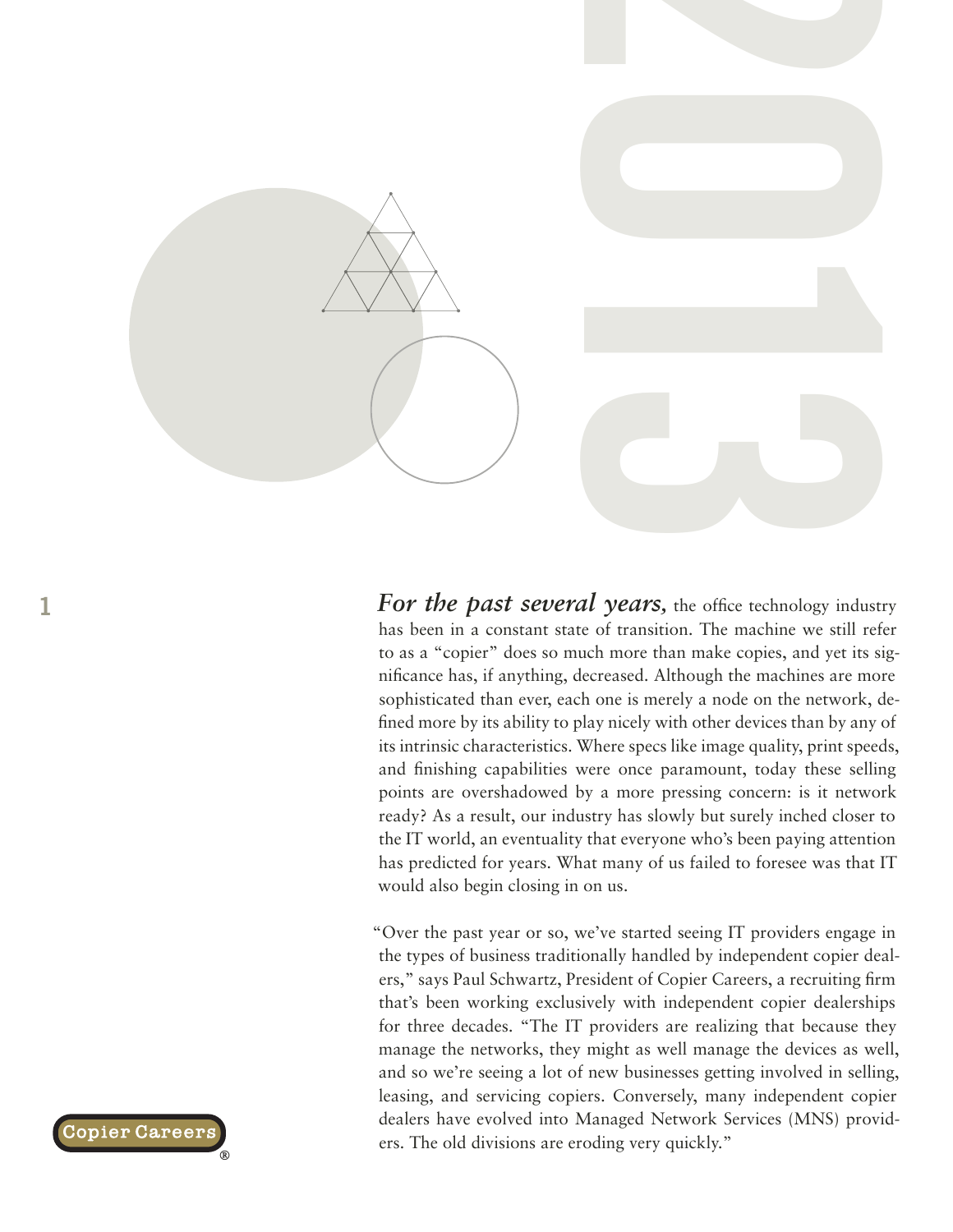**4,158 COPIER SERVICE TECHNICIANS PARTICIPATED IN THIS YEAR'S SALARY SURVEY. THE AVERAGE TECH IS 35 YEARS OLD AND HAS WORKED IN THE INDUSTRY FOR 8 YEARS. 18 PERCENT HAVE SUPERVISORY RESPONSIBILITIES.**

*Since 2002*, Copier Careers has published an annual survey of copier service technicians, service managers, and sales managers; in 2011, we added a fourth survey for copier sales representatives. The surveys track numerous data points, and provide a year-by-year snapshot of how well industry professionals are compensated, how satisfied they are in their jobs, and how thoroughly their employers are meeting their needs. As usual, this year's service technician salary survey turned up some interesting results.

The 2013 Copier Careers Salary Survey reflects responses from 4,158 copier service techs who took our online survey between March 1, 2012 and March 1, 2013. These professionals are employed by a wide variety of companies, with 44 percent working for independent copier dealerships, 23 percent for regional dealerships, 19 percent for OEMs, 8 percent for national sales & service organizations, 1 percent for third-party service organization, and—a new category this year—5 percent for IT or MNS providers. The typical respondent is 35.5 years old, down from an average age of 36.1 years in 2012 and 37.2 years in 2011, presumably reflecting an increase in the number of young technicians entering the industry. Women are also entering the industry in greater numbers; females now make up 19 percent of the national copier technician workforce, a threefold increase since the early 2000s.

#### **AVERAGE YEARS IN COPIER INDUSTRY**

| 2002 | 6.5 |
|------|-----|
| 2004 | 7.1 |
| 2006 | 7.4 |
| 2008 | 7.4 |
| 2010 | 7.8 |
| 2011 | 7.9 |
| 2012 | 8.1 |
| 2013 | 8.3 |

### **WHO DO YOU WORK FOR?**

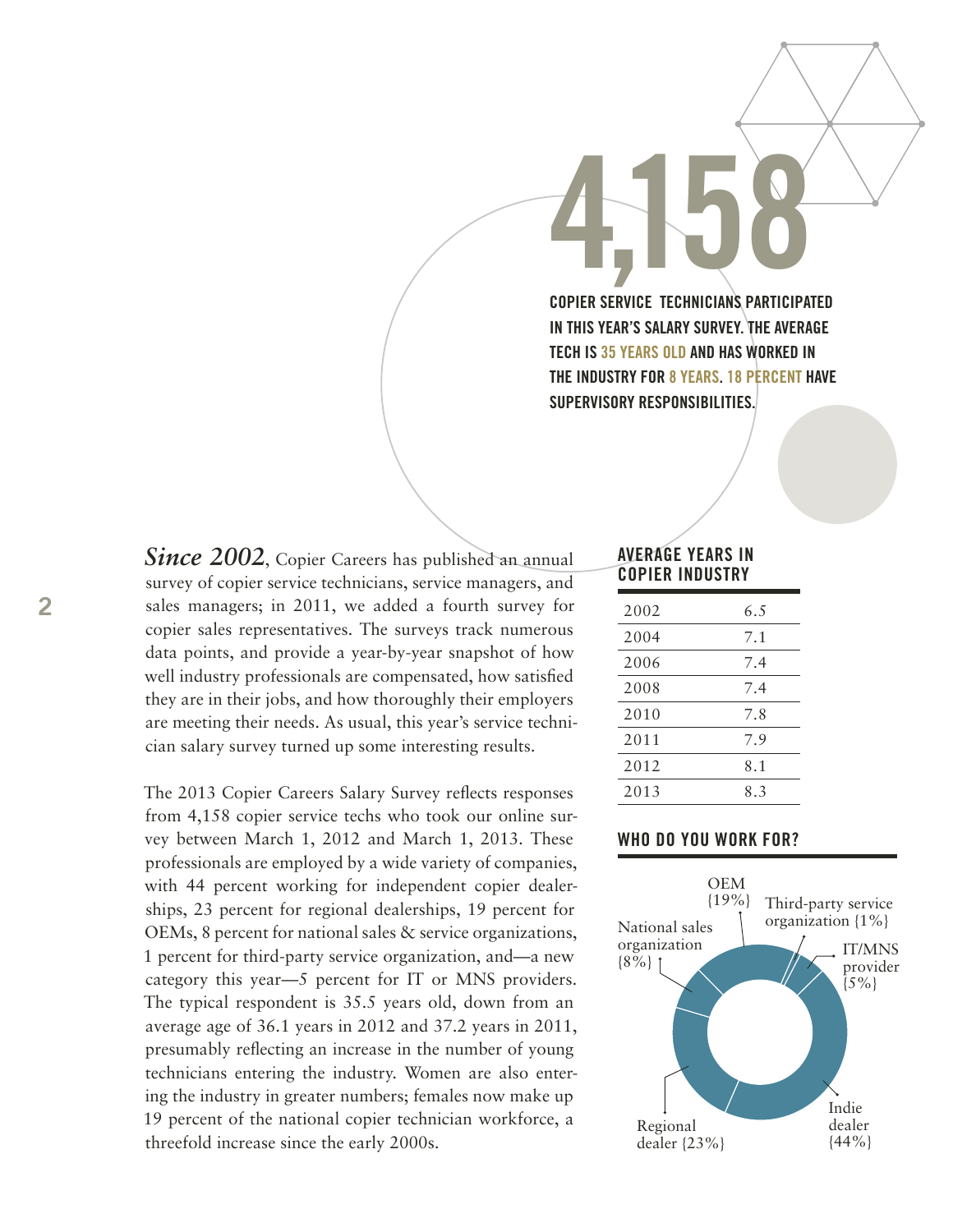# **70% OF RESPONDENTS EXPECT TO CHANGE JOBS AT**

**SOME POINT IN THE FUTURE. IN 2002, ONLY 15 PERCENT SAID THEY EXPECTED TO WORK FOR ANOTHER COMPANY.** 

**AVERAGE BASE SALARY**

| 2002 | \$32,224 |
|------|----------|
| 2004 | \$35,106 |
| 2006 | \$37,532 |
| 2008 | \$39,865 |
| 2010 | \$39,998 |
| 2011 | \$40,998 |
| 2012 | \$41,210 |
| 2013 | \$42,031 |
|      |          |

### **AVERAGE HOURS WORKED PER WEEK**

| 2002 | 46 |
|------|----|
| 2004 | 50 |
| 2006 | 51 |
| 2008 | 51 |
| 2010 | 52 |
| 2011 | 53 |
| 2012 | 52 |
| 2013 | 51 |
|      |    |

**The average salary** for a service technician increased this year, from \$41,210 in 2012 to \$42,031 in 2013, a 2 percent hike. During the same period, the number of hours techs work each week has decreased to 51, down from an all-time high of 53 hours per week in 2011. By all accounts, however, this work week is still too long for many techs, most of whom spend several additional hours each week on call. For the fourth consecutive year, technicians who say they're looking for a new job list "seeking less stress" as their biggest motivating factor. Reducing the length of the work week seems like an obvious first step for employers eager to retain their current employees.

"Over the last couple of years, many dealerships have not done a great job of taking care of their people," says Jessica Crowley, Director of Recruiting for Copier Careers. "Copier technicians have high stress levels, their call rates are way up, and they are working extremely long hours servicing all sorts of devices. As a result, techs are now much more willing than they were a few years ago to make the move to a new employer."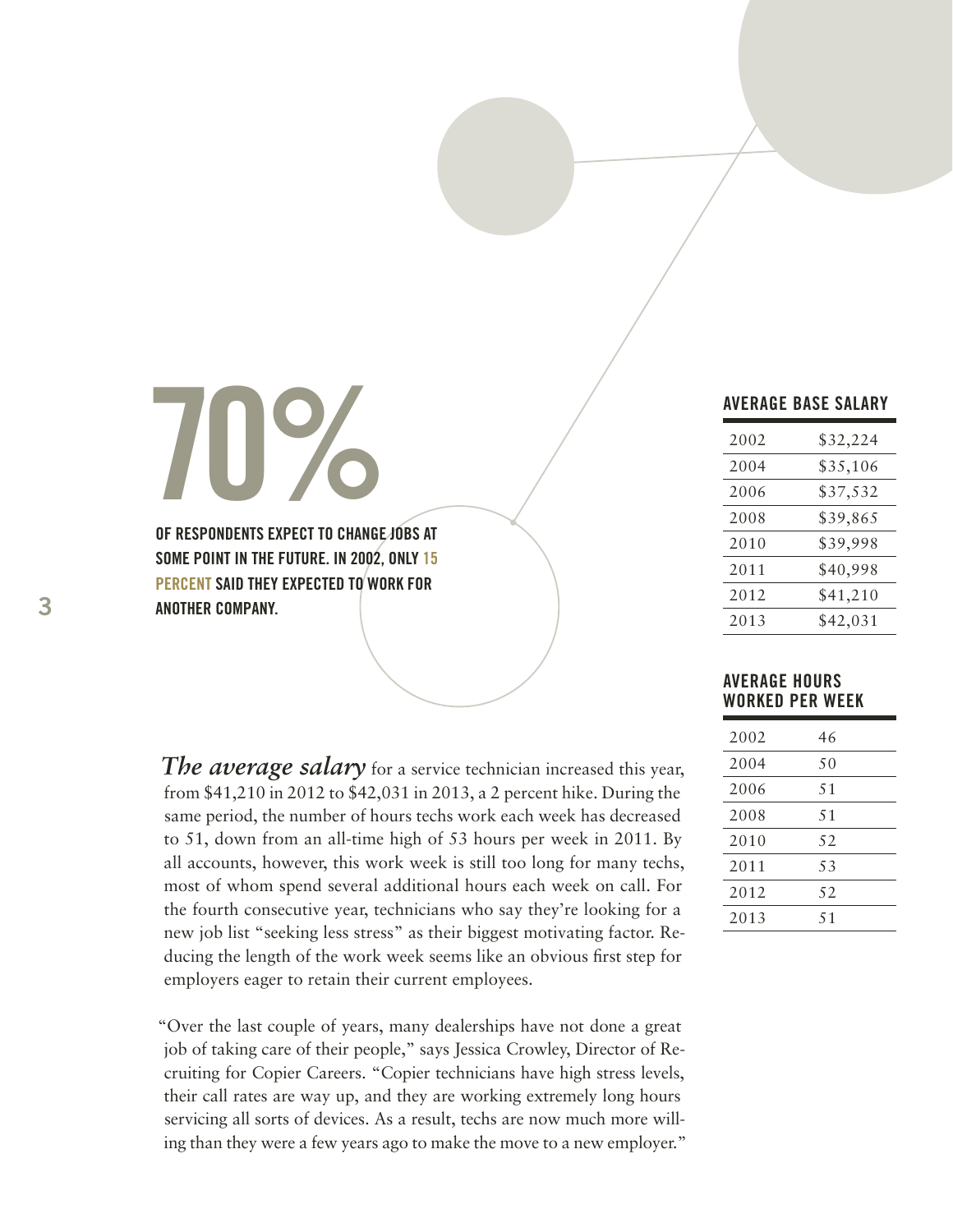

# **COPIER TECHS HAVE HIGH STRESS LEVELS, THEIR CALL RATES ARE WAY UP, AND THEY ARE WORKING EXTREMELY LONG HOURS**

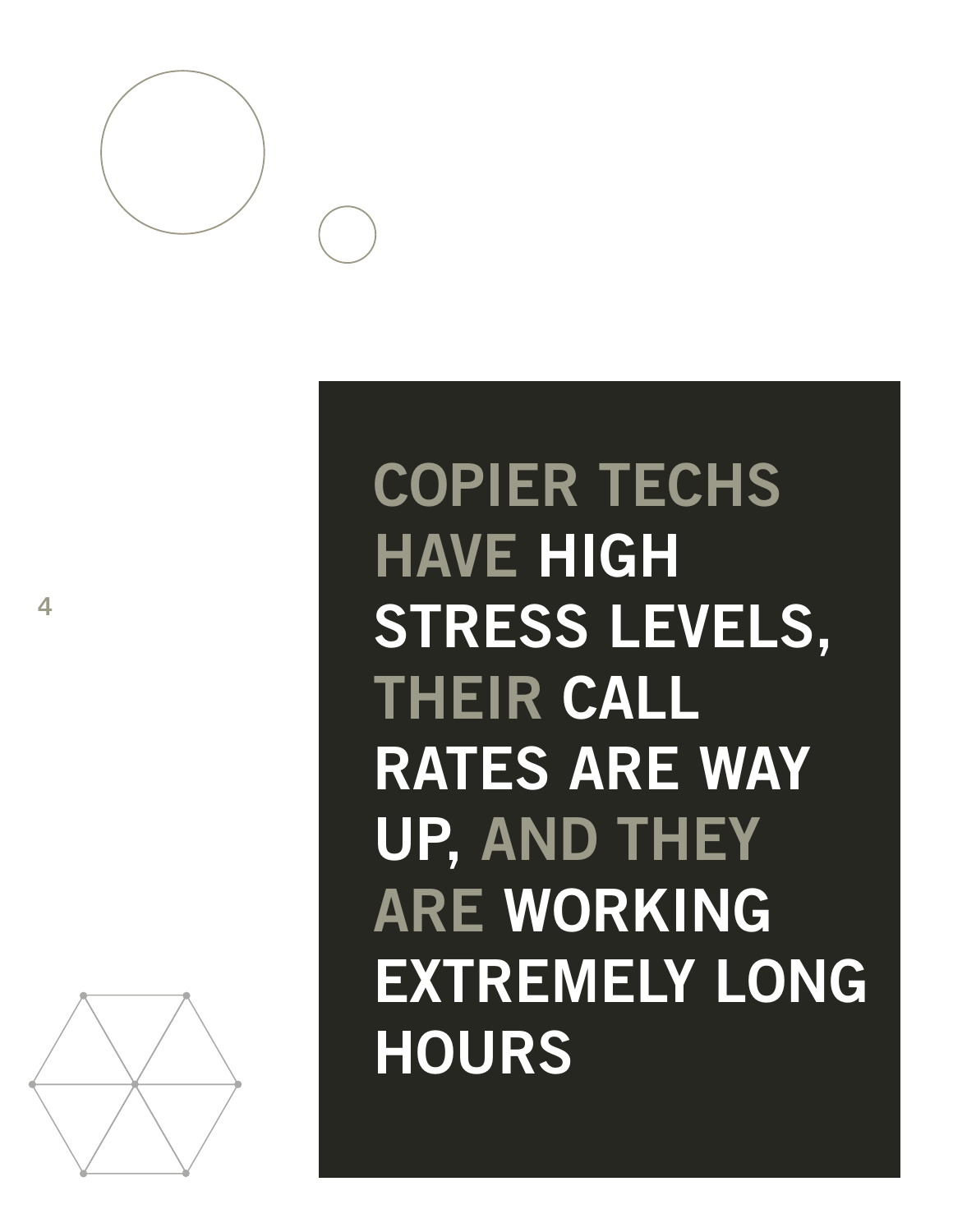

*Advances in technology* have been the catalyst for significant changes in the skill sets ser vice technicians need to compete in today's job mar ket. While break/fix skills are as necessary as ever, techs must also bring IT abilities to the table if they want to remain employable. Across the board, tra ditional break/fix technicians are losing out on jobs to the new breed of "hybrid technicians," people who augment their electro-mechanical knowledge with networking know-how.

According to a recent poll on CopierCareers.com, less than 4 percent of more than 2,000 respondents believe that traditional break/fix technician jobs will exist five years from now. As one of our readers wrote, "The break/fix tech will be passed over for a more well-rounded person. Knowledge of how an MFP works completely is necessary for anyone who hopes to survive in this ever-changing market." Another respondent wrote, "Nearly 100 percent of the devices placed today need connectivity. It's a shame that technicians are not being trained faster for this need. It seems many companies think one side of the business is break/fix and the other is IT. This is not true anymore, and many break/fix techs know it and are waiting for management to train them."

While it's true that some traditional break/fix techs are eager to expand their skill sets, this is unfortu nately not the case for everyone. "The truth is that many experienced technicians will refuse to work on certain devices," says Schwartz. "They're so highly specialized that they don't see the need to learn net working skills, relying instead on IT to deal with connectivity issues. However, the bottom line is that dealerships need people who are both willing and able to work on all types of devices."

#### **GENDER**



## **EDUCATION LEVEL**

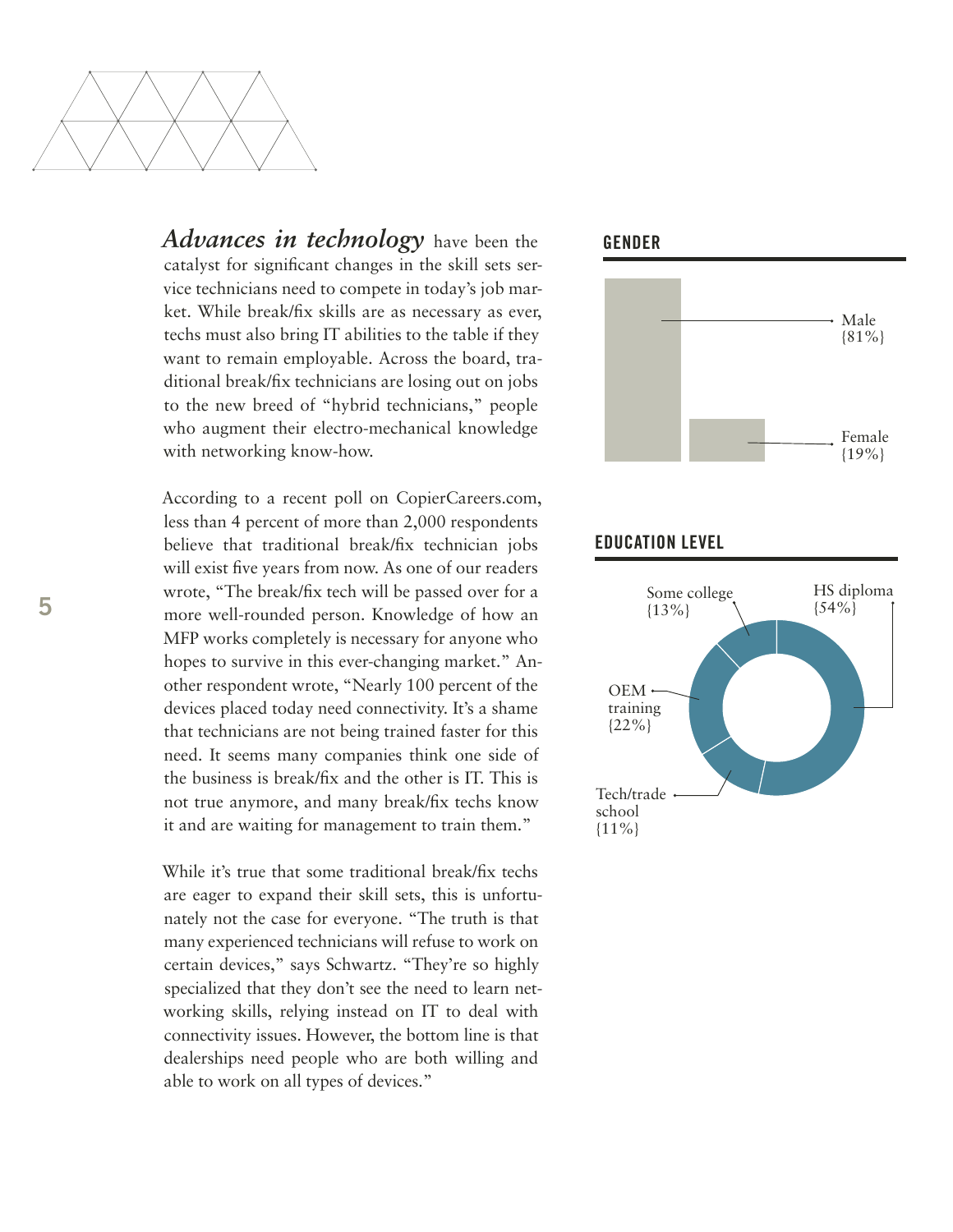

*In recent years,* the demand for techs with up-to-date skill sets has outstripped supply at every turn. Now, the problem is being exacerbated by the entrance of IT providers onto the scene.

"As the economy has recovered, both copier dealerships and IT providers have had a greater need for new staff," says Crowley. "Hybrid technicians have really strong base networking skills, which makes them very desirable to IT companies in general, and to Managed Network Services providers in particular. For copier dealerships, it can be difficult to compete for staff. The IT companies are often able to offer higher salaries, and they also provide technicians with an opportunity to learn new skills and engage more meaningfully with emerging technology."

To stay competitive, Crowley says, independent copier dealerships will have to get serious about attracting and retaining new talent. The good news, she says, is that it isn't all about money.

"Earning a competitive salary is important for techs," says Crowley, "and dealerships need to make sure they're compensating people fairly. But other things, like having access to good health insurance or being able to achieve a healthy work/life balance, are also very attractive to candidates. Dealerships that can keep these factors in mind will have a leg up when it comes to finding and keeping new talent."

#### **WHY ARE YOU LOOKING FOR A NEW JOB?**

- 1. Seeking less stress
- 2. Want higher compensation
- 3. Looking for greater job stability
- 4. Job market opportunities are too good to pass up
- 5. Want to move to a different geographic area
- 6. I don't like my current company's management or culture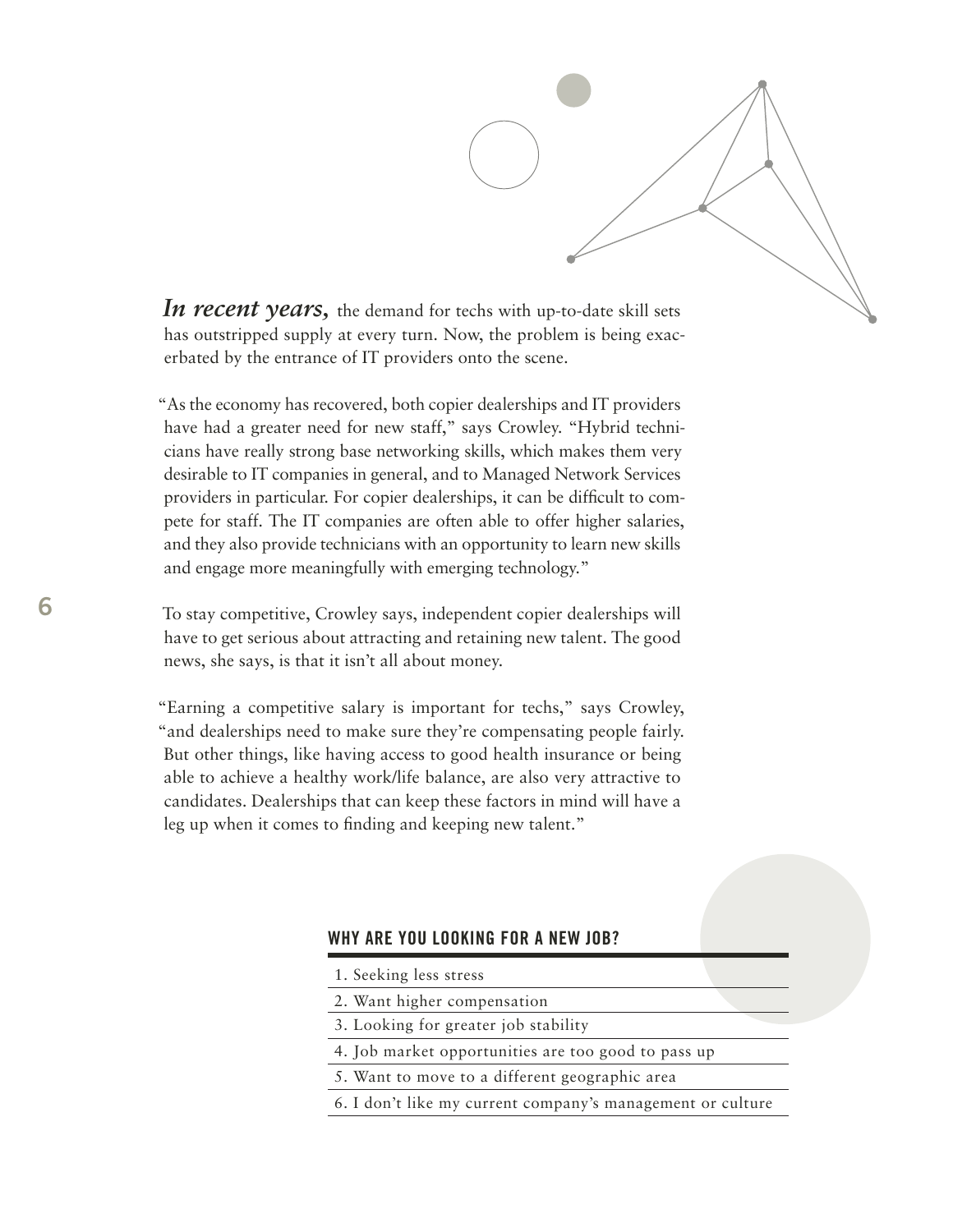# **ARE YOU LOOKING FOR A NEW JOB?**



# **WHICH JOB-RELATED ISSUES MATTER MOST TO YOU?**

- 1. Prestige/reputation of company
- 2. Effectiveness of immediate supervision
- 3. Vacation time/paid time off
- 4. Casual attire
- 5. Bonus opportunities
- 6. My work is important to the company's success
- 7. Understanding the company's business strategy
- 8. Effective career planning and support

## **TOP NON-CASH/ INDIRECT CASH REWARDS**

- 1. Certification reimbursement
- 2. Health benefits
- 3. Further education/training
- 4. Company car/car allowance
- 5. Tuition reimbursement
- 6. 401(k) match
- 7. Phone/fax/internet

# **TOP REASONS FOR EARNING BONUSES**

- 1. Certification/training
- 2. Retention bonus
- 3. Personal performance
- 4. Signing bonus
- 5. Project milestone completion
- 6. Hot skill premium
- 7. Company profit sharing

**7**